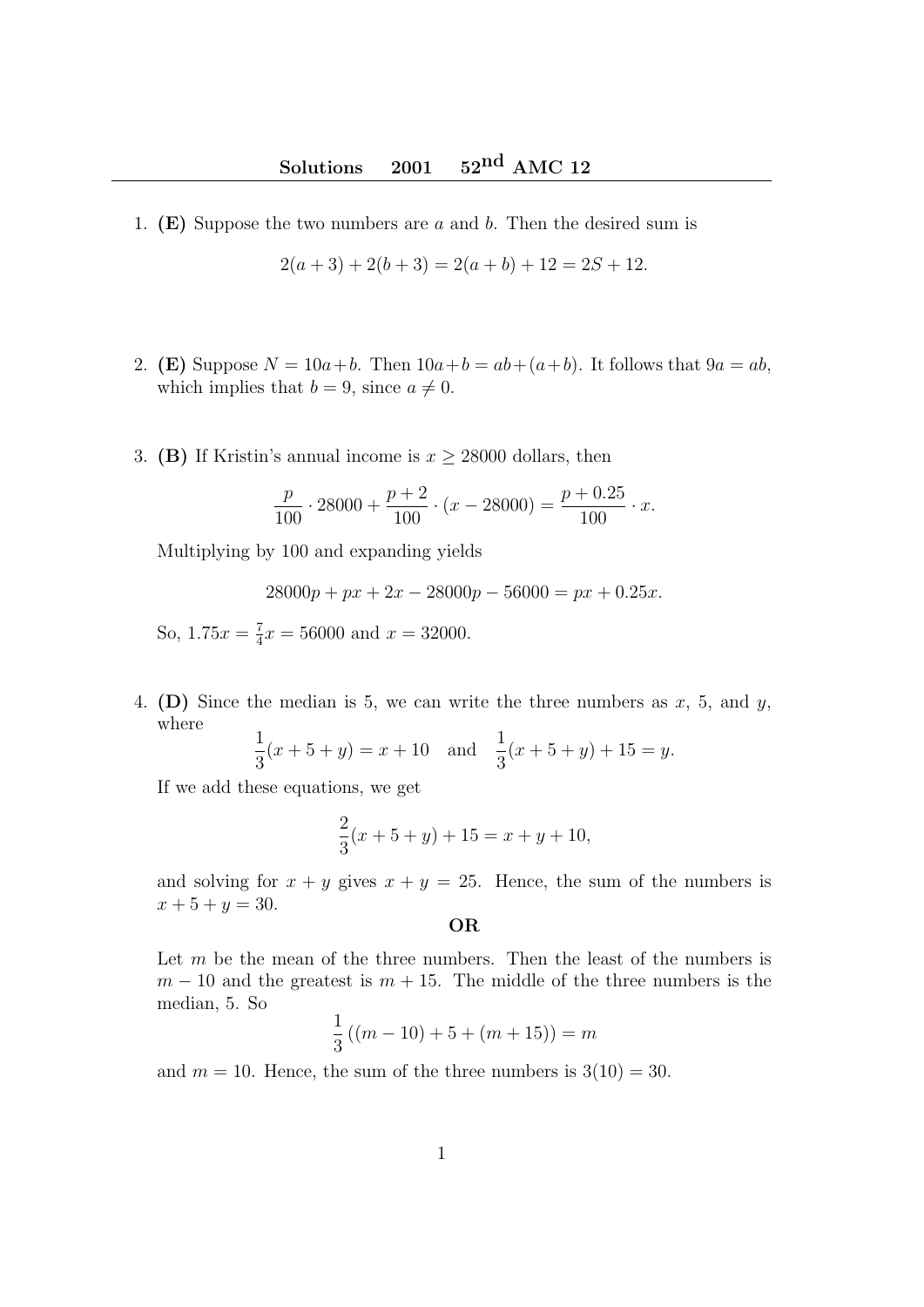5. (D) Note that

 $1 \cdot 3 \cdots 9999 =$  $1 \cdot 2 \cdot 3 \cdot \cdot \cdot 9999 \cdot 10000$  $2 \cdot 4 \cdots 10000$ = 10000!  $\frac{100000}{2^{5000} \cdot 1 \cdot 2 \cdot \cdot \cdot 5000}$  = 10000!  $\frac{100000}{2^{5000} \cdot 5000!}$ 

- 6. (E) The last four digits (GHIJ) are either 9753 or 7531, and the remaining odd digit (either 1 or 9) is A, B, or C. Since  $A + B + C = 9$ , the odd digit among A, B, and C must be 1. Thus the sum of the two even digits in ABC is 8. The three digits in DEF are 864, 642, or 420, leaving the pairs 2 and 0, 8 and 0, or 8 and 6, respectively, as the two even digits in ABC. Of those, only the pair 8 and 0 has sum 8, so ABC is 810, and the required first digit is 8. The only such telephone number is 810-642-9753.
- 7. (A) Let n be the number of full-price tickets and p be the price of each in dollars. Then

$$
np + (140 - n) \cdot \frac{p}{2} = 2001
$$
, so  $p(n + 140) = 4002$ .

Thus  $n + 140$  must be a factor of  $4002 = 2 \cdot 3 \cdot 23 \cdot 29$ . Since  $0 \le n \le 140$ , we have  $140 \leq n + 140 \leq 280$ , and the only factor of 4002 that is in the required range for  $n + 140$  is  $174 = 2 \cdot 3 \cdot 29$ . Therefore,  $n + 140 = 174$ , so  $n = 34$  and  $p = 23$ . The money raised by the full-price tickets is  $34 \cdot 23 = 782$  dollars.

8. (C) The slant height of the cone is 10, the radius of the sector. The circumference of the base of the cone is the same as the length of the sector's arc. This is  $252/360 = 7/10$  of the circumference,  $20\pi$ , of the circle from which the sector is cut. The base circumference of the cone is  $14\pi$ , so its radius is 7.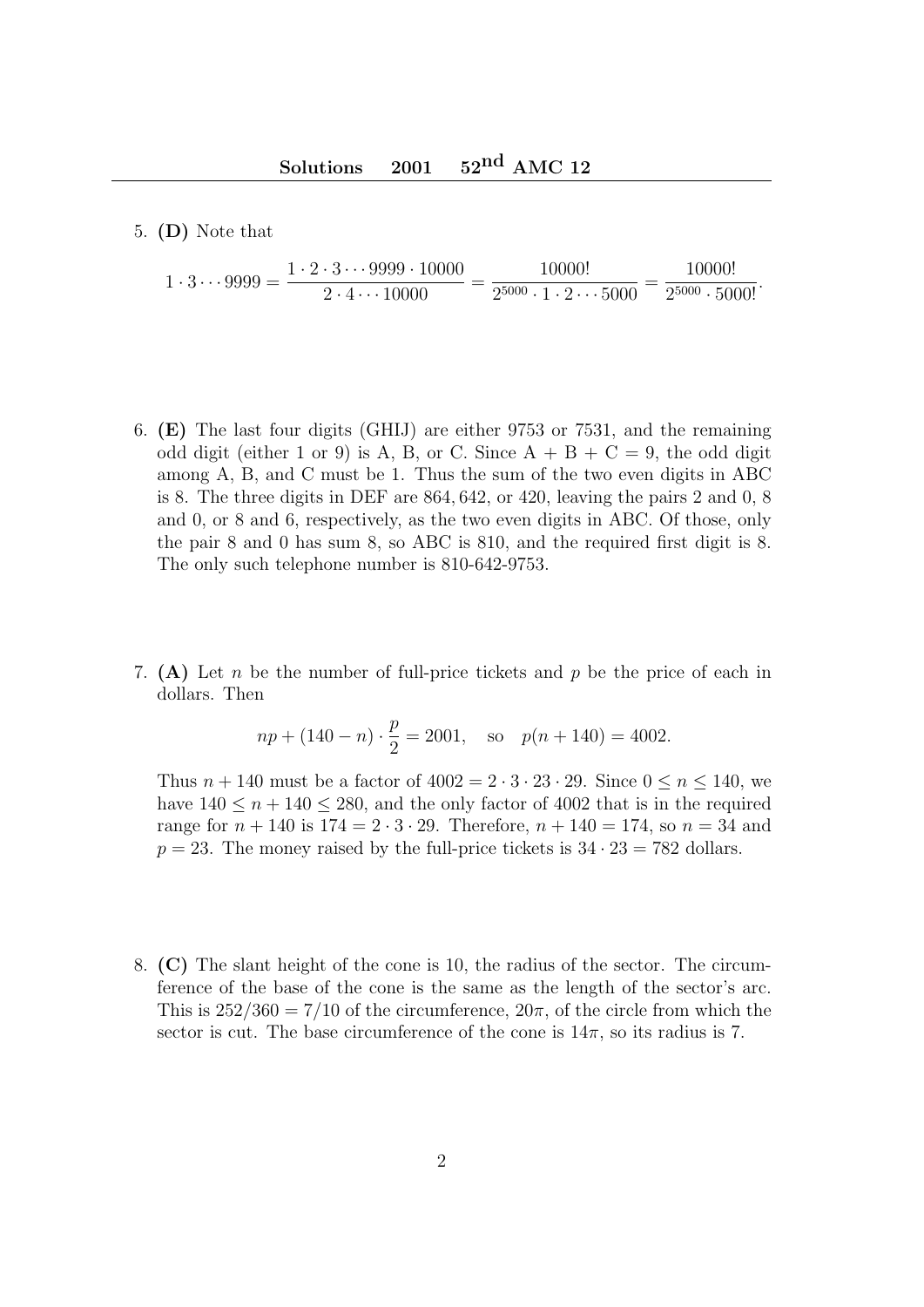9. (C) Note that

$$
f(600) = f\left(500 \cdot \frac{6}{5}\right) = \frac{f(500)}{6/5} = \frac{3}{6/5} = \frac{5}{2}.
$$

OR

For all positive  $x$ ,

$$
f(x) = f(1 \cdot x) = \frac{f(1)}{x},
$$

so  $xf(x)$  is the constant  $f(1)$ . Therefore,

$$
600f(600) = 500f(500) = 500(3) = 1500,
$$

so  $f(600) = \frac{1500}{600} = \frac{5}{2}$  $\frac{5}{2}$ .

**Note.**  $f(x) = \frac{1500}{x}$  is the unique function satisfying the given conditions.

10. (D) The pattern shown below is repeated in the plane. In fact, nine repetitions of it are shown in the statement of the problem. Note that four of the nine squares in the three-by-three square are not in the four pentagons that make up the three-by-three square. Therefore, the percentage of the plane that is enclosed by pentagons is

$$
1 - \frac{4}{9} = \frac{5}{9} = 55\frac{5}{9}\%
$$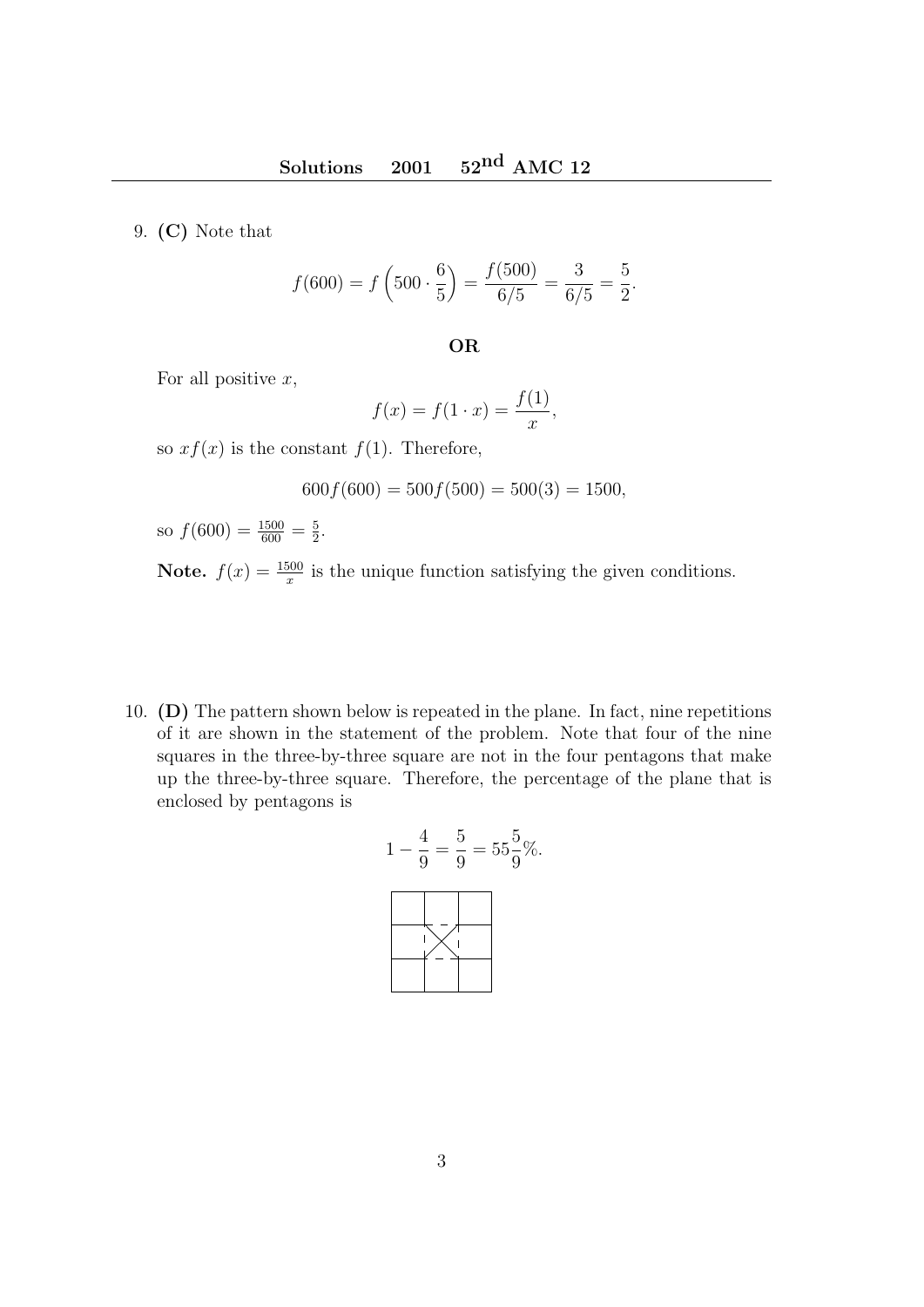11. (D) Think of continuing the drawing until all five chips are removed from the box. There are ten possible orderings of the colors: RRRWW, RRWRW, RWRRW, WRRRW, RRWWR, RWRWR, WRRWR, RWWRR, WRWRR, and WWRRR. The six orderings that end in R represent drawings that would have ended when the second white chip was drawn.

## OR

Imagine drawing until only one chip remains. If the remaining chip is red, then that draw would have ended when the second white chip was removed. The last chip will be red with probability 3/5.

- 12. (B) For integers not exceeding 2001, there are  $|2001/3| = 667$  multiples of 3 and  $|2001/4| = 500$  multiples of 4. The total, 1167, counts the  $|2001/12|$  = 166 multiples of 12 twice, so there are  $1167 - 166 = 1001$  multiples of 3 or 4. From these we exclude the  $|2001/15| = 133$  multiples of 15 and the  $|2001/20| = 100$  multiples of 20, since these are multiples of 5. However, this excludes the  $|2001/60| = 33$  multiples of 60 twice, so we must re-include these. The number of integers satisfying the conditions is  $1001-133-100+33=801$ .
- 13. (E) The equation of the first parabola can be written in the form

$$
y = a(x - h)^2 + k = ax^2 - 2axh + ah^2 + k,
$$

and the equation for the second (having the same shape and vertex, but opening in the opposite direction) can be written in the form

$$
y = -a(x - h)^2 + k = -ax^2 + 2axh - ah^2 + k.
$$

Hence,

$$
a+b+c+d+e+f = a + (-2ah) + (ah2 + k) + (-a) + (2ah) + (-ah2 + k) = 2k.
$$

## OR

The reflection of a point  $(x, y)$  about the line  $y = k$  is  $(x, 2k - y)$ . Thus, the equation of the reflected parabola is

$$
2k - y = ax2 + bx + c,
$$
 or equivalently,  $y = 2k - (ax2 + bx + c).$ 

Hence  $a + b + c + d + e + f = 2k$ .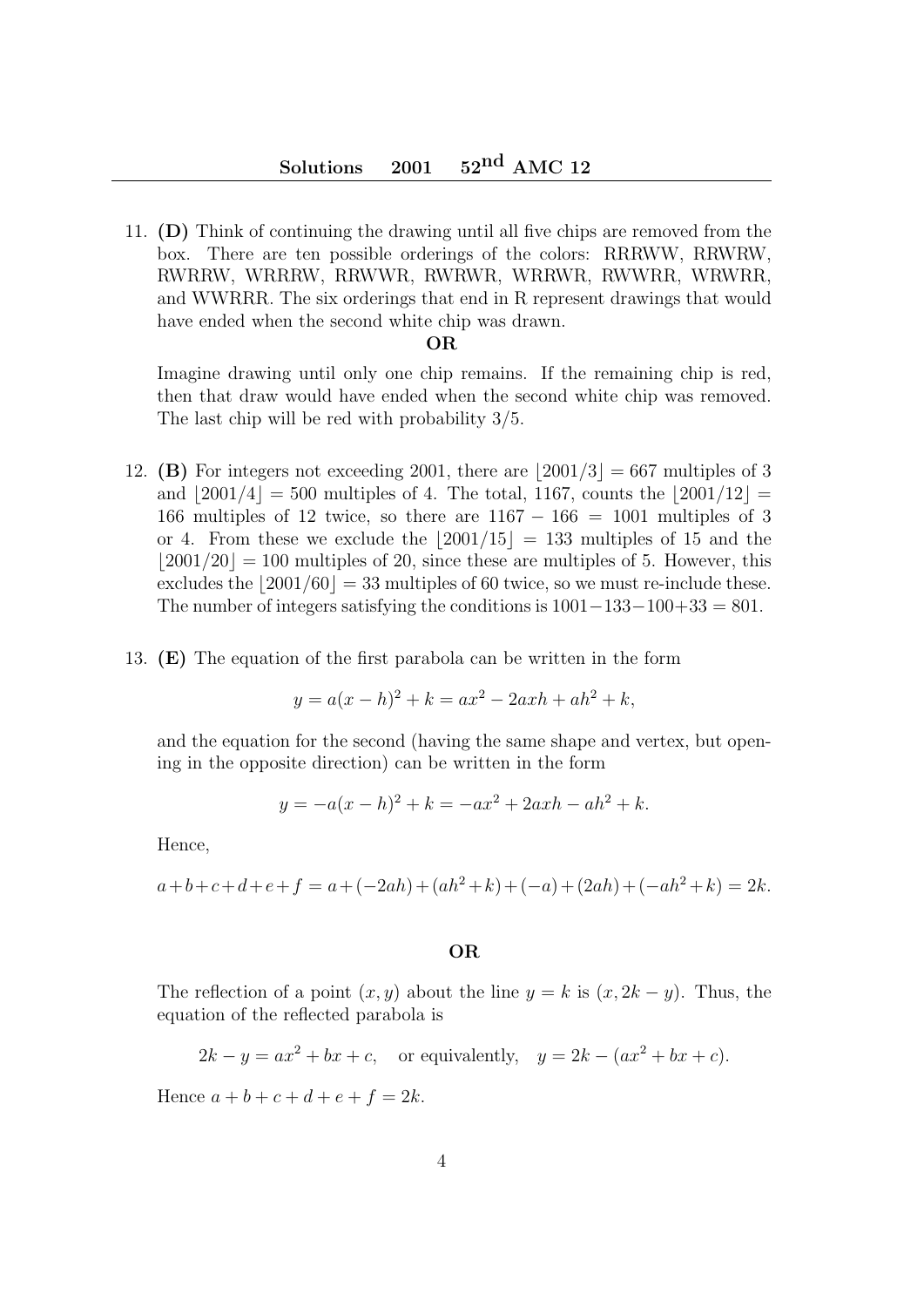- 14. (D) Each of the  $\binom{9}{2}$ 2  $= 36$  pairs of vertices determines two equilateral triangles, for a total of 72 triangles. However, the three triangles  $A_1A_4A_7$ ,  $A_2A_5A_8$ , and  $A_3A_6A_9$  are each counted 3 times, resulting in an overcount of 6. Thus, there are 66 distinct equilateral triangles.
- 15. (B) Unfold the tetrahedron onto a plane. The two opposite-edge midpoints become the midpoints of opposite sides of a rhombus with sides of length 1, so are now 1 unit apart. Folding back to a tetrahedron does not change the distance and it remains minimal.



16. (D) Number the spider's legs from 1 through 8, and let  $a_k$  and  $b_k$  denote the sock and shoe that will go on leg  $k$ . A possible arrangement of the socks and shoes is a permutation of the sixteen symbols  $a_1, b_1, \ldots, a_8, b_8$ , in which  $a_k$ precedes  $b_k$  for  $1 \leq k \leq 8$ . There are 16! permutations of the sixteen symbols, and  $a_1$  precedes  $b_1$  in exactly half of these, or 16!/2 permutations. Similarly,  $a_2$  precedes  $b_2$  in exactly half of those, or  $16!/2^2$  permutations. Continuing, we can conclude that  $a_k$  precedes  $b_k$  for  $1 \leq k \leq 8$  in exactly 16!/2<sup>8</sup> permutations.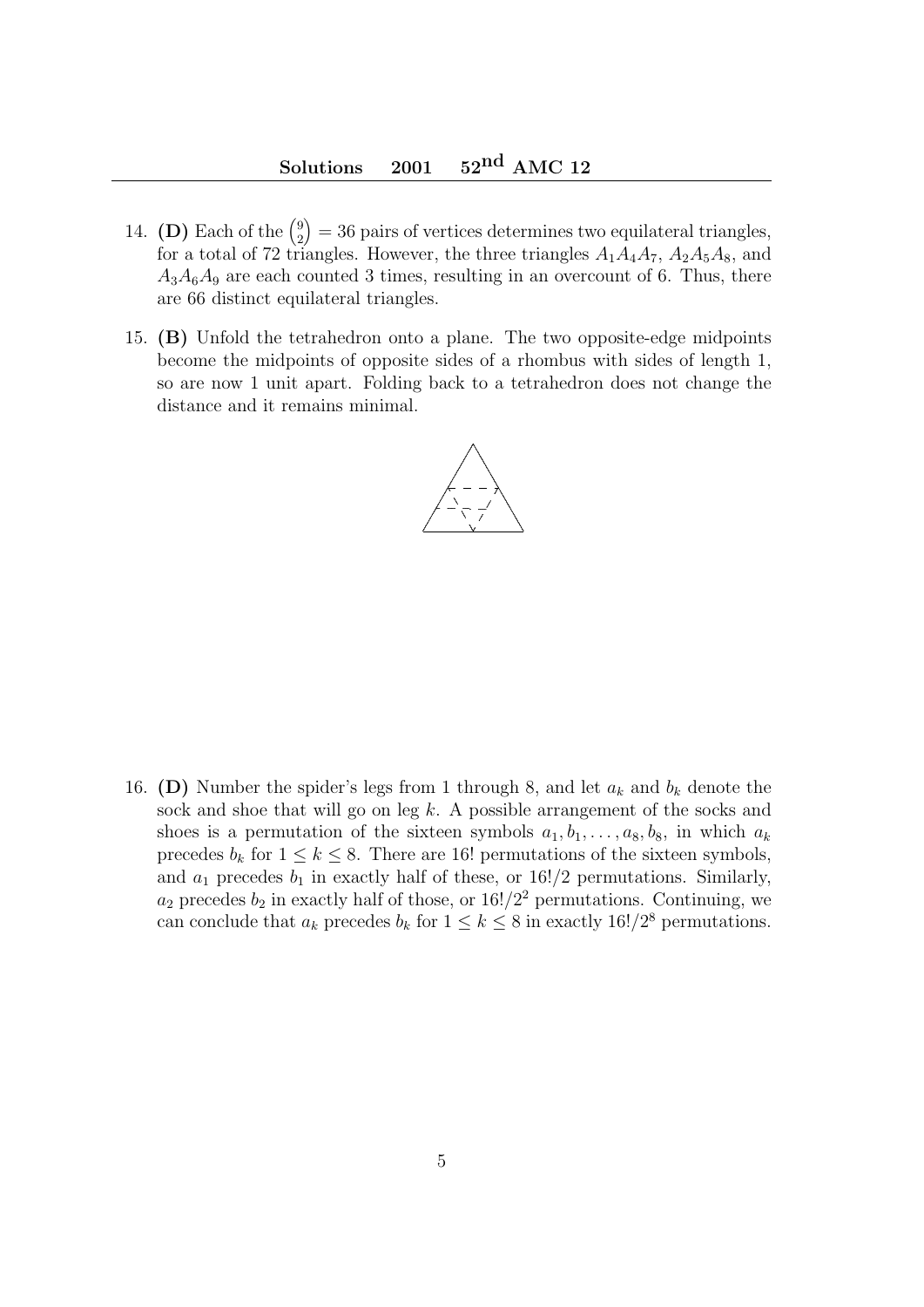17. (C) Since  $\angle APB = 90^\circ$  if and only if P lies on the semicircle with center (C) since  $\angle APB = 90$  if and only if P lies on the semicircle with center (2, 1) and radius  $\sqrt{5}$ , the angle is obtuse if and only if the point P lies inside this semicircle. The semicircle lies entirely inside the pentagon, since the distance, 3, from  $(2, 1)$  to  $\overline{DE}$  is greater than the radius of the circle. Thus, the probability that the angle is obtuse is the ratio of the area of the semicircle to the area of the pentagon.

Let  $O = (0, 0), A = (0, 2), B = (4, 0), C = (2\pi + 1, 0), D = (2\pi + 1, 4),$  and  $E = (0, 4)$ . Then the area of the pentagon is

$$
[ABCDE] = [OCDE] - [OAB] = 4 \cdot (2\pi + 1) - \frac{1}{2}(2 \cdot 4) = 8\pi,
$$

and the area of the semicircle is

$$
\frac{1}{2}\pi \left(\sqrt{5}\right)^2 = \frac{5}{2}\pi.
$$

The probability is

$$
\frac{\frac{5}{2}\pi}{8\pi} = \frac{5}{16}.
$$

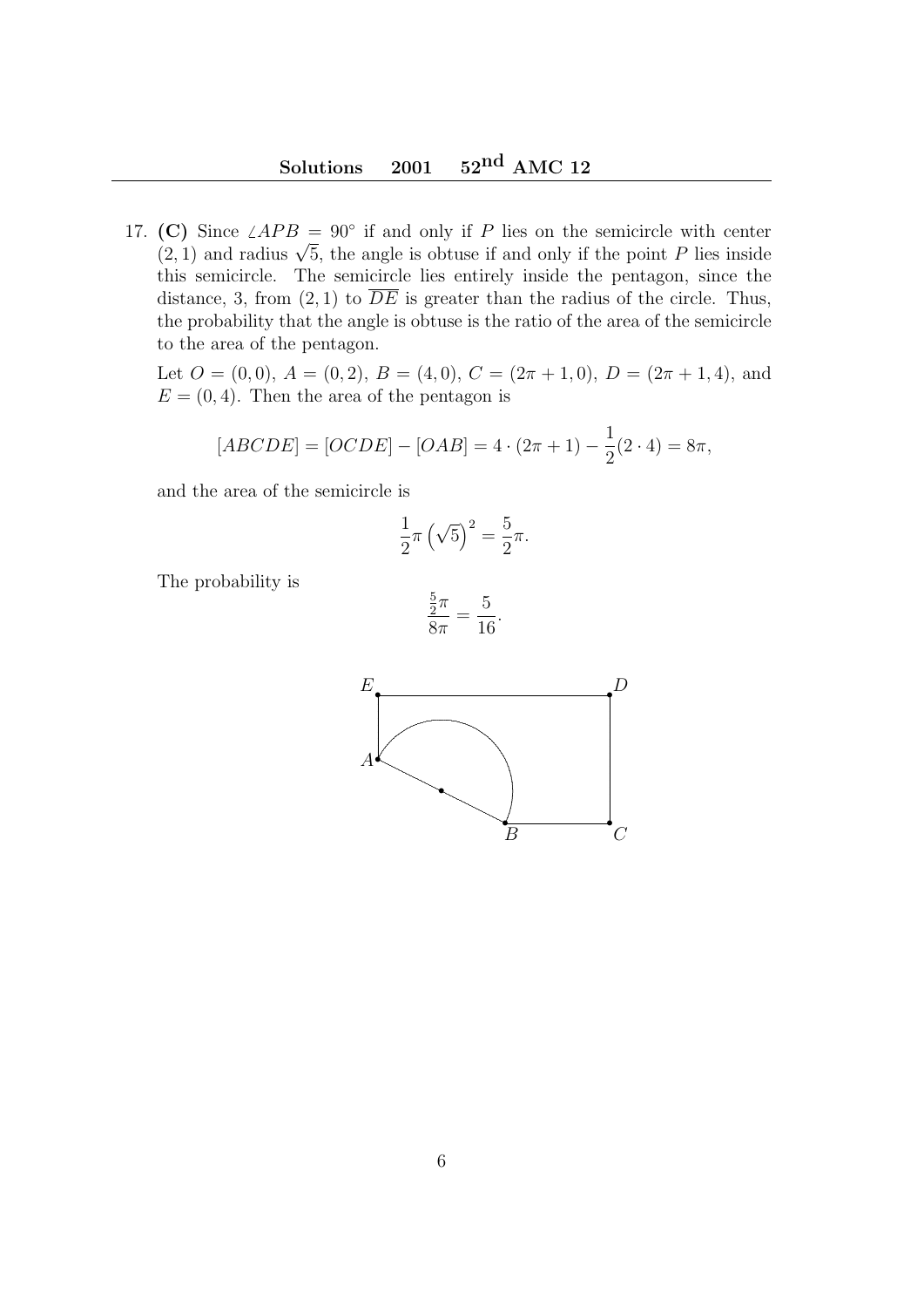18. (D) Let C be the intersection of the horizontal line through  $A$  and the vertical line through B. In right triangle ABC, we have  $BC = 3$  and  $AB = 5$ , so  $AC = 4$ . Let x be the radius of the third circle, and D be the center. Let E and  $F$  be the points of intersection of the horizontal line through  $D$  with the vertical lines through  $B$  and  $A$ , respectively, as shown.

In  $\triangle BED$  we have  $BD = 4 + x$  and  $BE = 4 - x$ , so

$$
DE^2 = (4+x)^2 - (4-x)^2 = 16x
$$

and  $DE = 4\sqrt{x}$ . In  $\triangle ADF$  we have  $AD = 1 + x$  and  $AF = 1 - x$ , so

$$
FD^2 = (1+x)^2 - (1-x)^2 = 4x,
$$

and  $FD = 2\sqrt{x}$ . Hence,

$$
4 = AC = FD + DE = 2\sqrt{x} + 4\sqrt{x} = 6\sqrt{x}
$$

and  $\sqrt{x} = \frac{2}{3}$ , which implies  $x = \frac{4}{9}$ .

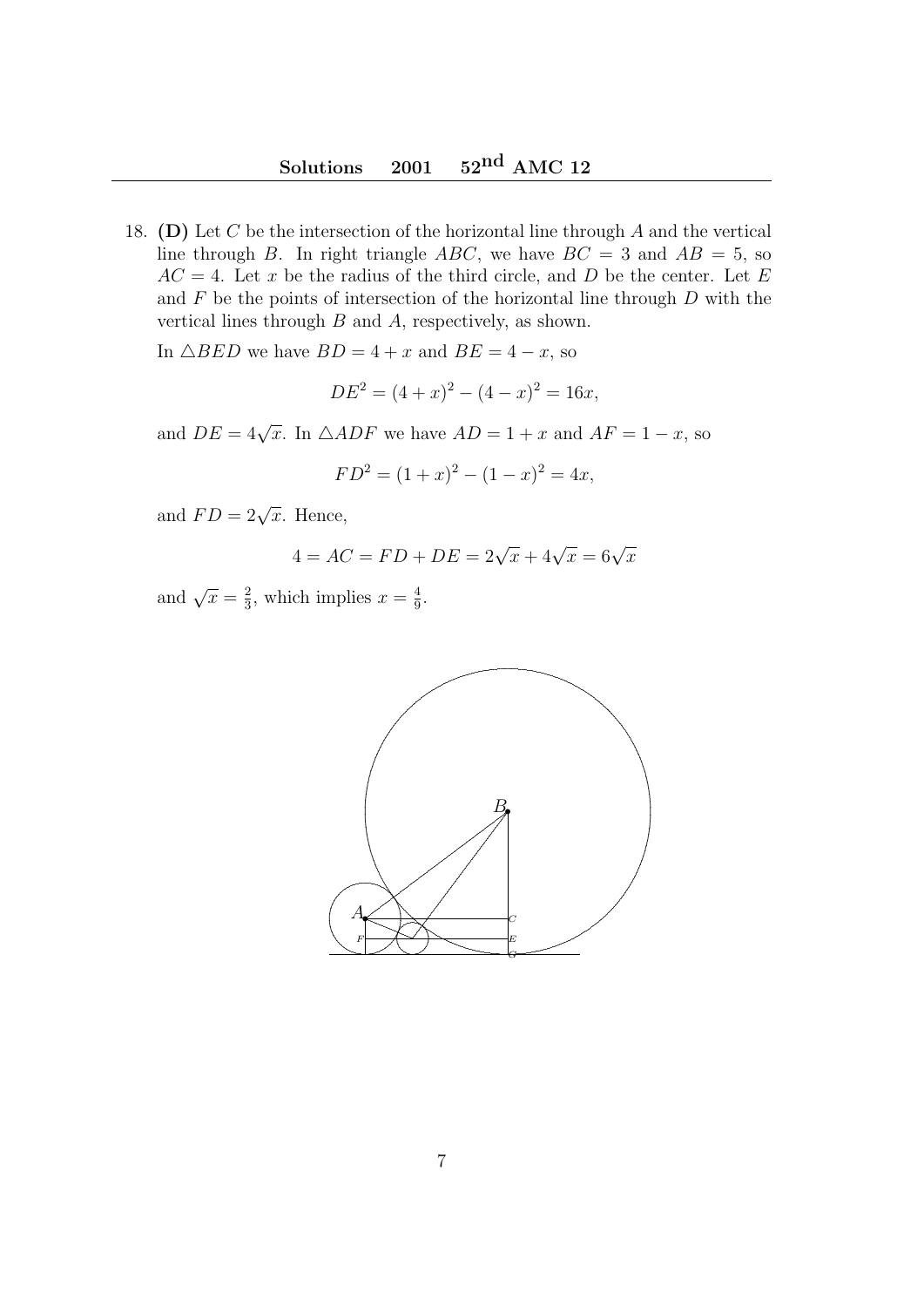19. (A) The sum and product of the zeros of  $P(x)$  are  $-a$  and  $-c$ , respectively. Therefore,

$$
-\frac{a}{3} = -c = 1 + a + b + c.
$$

Since  $c = P(0)$  is the *y*-intercept of  $y = P(x)$ , it follows that  $c = 2$ . Thus  $a = 6$  and  $b = -11$ .

20. (C) Let the midpoints of sides  $\overline{AB}$ ,  $\overline{BC}$ ,  $\overline{CD}$  and  $\overline{DA}$  be denoted  $M, N, P$ . and Q, respectively. Then  $M = (2, 5)$  and  $N = (3, 2)$ . Since MN has slope  $-3$ , the slope of  $\overline{MQ}$  must be 1/3, and  $MQ = MN = \sqrt{10}$ . An equation for the line containing  $\overline{MQ}$  is thus  $y - 5 = \frac{1}{3}(x - 2)$ , or  $y = (x + 13)/3$ . So Q has coordinates of the form  $\left(a, \frac{1}{3}(a+13)\right)$ . Since  $MQ =$ √ 10, we have

$$
(a-2)^2 + \left(\frac{a+13}{3} - 5\right)^2 = 10
$$
  
\n
$$
(a-2)^2 + \left(\frac{a-2}{3}\right)^2 = 10
$$
  
\n
$$
\frac{10}{9}(a-2)^2 = 10
$$
  
\n
$$
(a-2)^2 = 9
$$
  
\n
$$
a-2 = \pm 3
$$

Since Q is in the first quadrant,  $a = 5$  and  $Q = (5, 6)$ . Since Q is the midpoint of  $\overline{AD}$  and  $A = (3, 9)$ , we have  $D = (7, 3)$ , and  $7 + 3 = 10$ .

## OR

Use translation by vectors. As before,  $M = (2, 5)$  and  $N = (3, 2)$ . So  $\overrightarrow{NM} = \langle -1, 3 \rangle$ . The vector  $\overrightarrow{MQ}$  must have the same length as  $\overrightarrow{MN}$  and be perpendicular to it, so  $\overrightarrow{MQ} = \langle 3, 1 \rangle$ . Thus,  $Q = (5, 6)$ . As before,  $D = (7, 3)$ , and the answer is 10.

## OR

Each pair of opposite sides of the square are parallel to a diagonal of ABCD, so the diagonals of ABCD are perpendicular. Similarly, each pair of opposite sides of the square has length half that of a diagonal, so the diagonals of ABCD are congruent. Since the slope of  $\overline{AC}$  is  $-3$  and  $\overline{AC}$  is perpendicular to  $\overline{BD}$ , we have

$$
\frac{b-1}{a-1} = \frac{1}{3}, \text{ so } a-1 = 3(b-1).
$$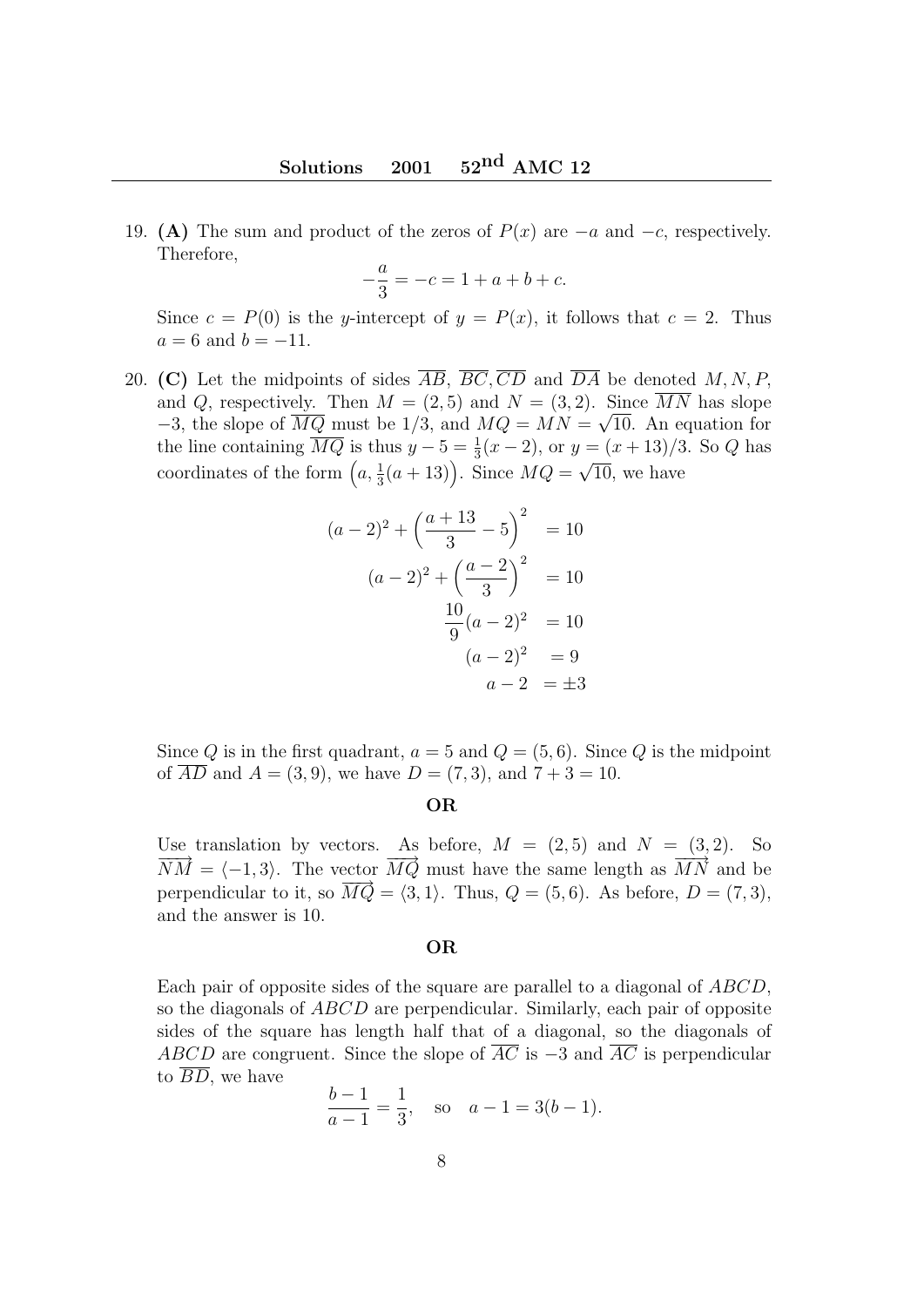Since  $AC = BD$ ,

$$
40 = (a-1)2 + (b-1)2 = 9(b-1)2 + (b-1)2 = 10(b-1)2,
$$

and since b is positive,  $b = 3$  and  $a = 1 + 3(b - 1) = 7$ . So the answer is 10.

21. (D) Note that

$$
(a+1)(b+1) = ab + a + b + 1 = 524 + 1 = 525 = 3 \cdot 5^2 \cdot 7,
$$

and

$$
(b+1)(c+1) = bc + b + c + 1 = 146 + 1 = 147 = 3 \cdot 7^2.
$$

Since  $(a + 1)(b + 1)$  is a multiple of 25 and  $(b + 1)(c + 1)$  is not a multiple of 5, it follows that  $a + 1$  must be a multiple of 25. Since  $a + 1$  divides 525, a is one of 24, 74, 174, or 524. Among these only 24 is a divisor of 8!, so  $a = 24$ . This implies that  $b + 1 = 21$ , and  $b = 20$ . From this it follows that  $c + 1 = 7$ and  $c = 6$ . Finally,  $(c + 1)(d + 1) = 105 = 3 \cdot 5 \cdot 7$ , so  $d + 1 = 15$  and  $d = 14$ . Therefore,  $a - d = 24 - 14 = 10$ .

22. (C) The area of triangle  $EFG$  is  $(1/6)(70) = 35/3$ . Triangles AFH and CEH are similar, so  $3/2 = EC/AF = EH/HF$  and  $EH/EF = 3/5$ . Triangles AGJ and CEJ are similar, so  $3/4 = EC/AG = EJ/JG$  and  $EJ/EG = 3/7$ .

Since the areas of the triangles that have a common altitude are proportional to their bases, the ratio of the area of  $\triangle E HJ$  to the area of  $\triangle E HG$  is 3/7, and the ratio of the area of  $\triangle EHG$  to that of  $\triangle EFG$  is 3/5. Therefore, the ratio of the area of  $\triangle E HJ$  to the area of  $\triangle E F G$  is  $(3/5)(3/7) = 9/35$ . Thus, the area of  $\triangle E H J$  is  $(9/35)(35/3) = 3$ .

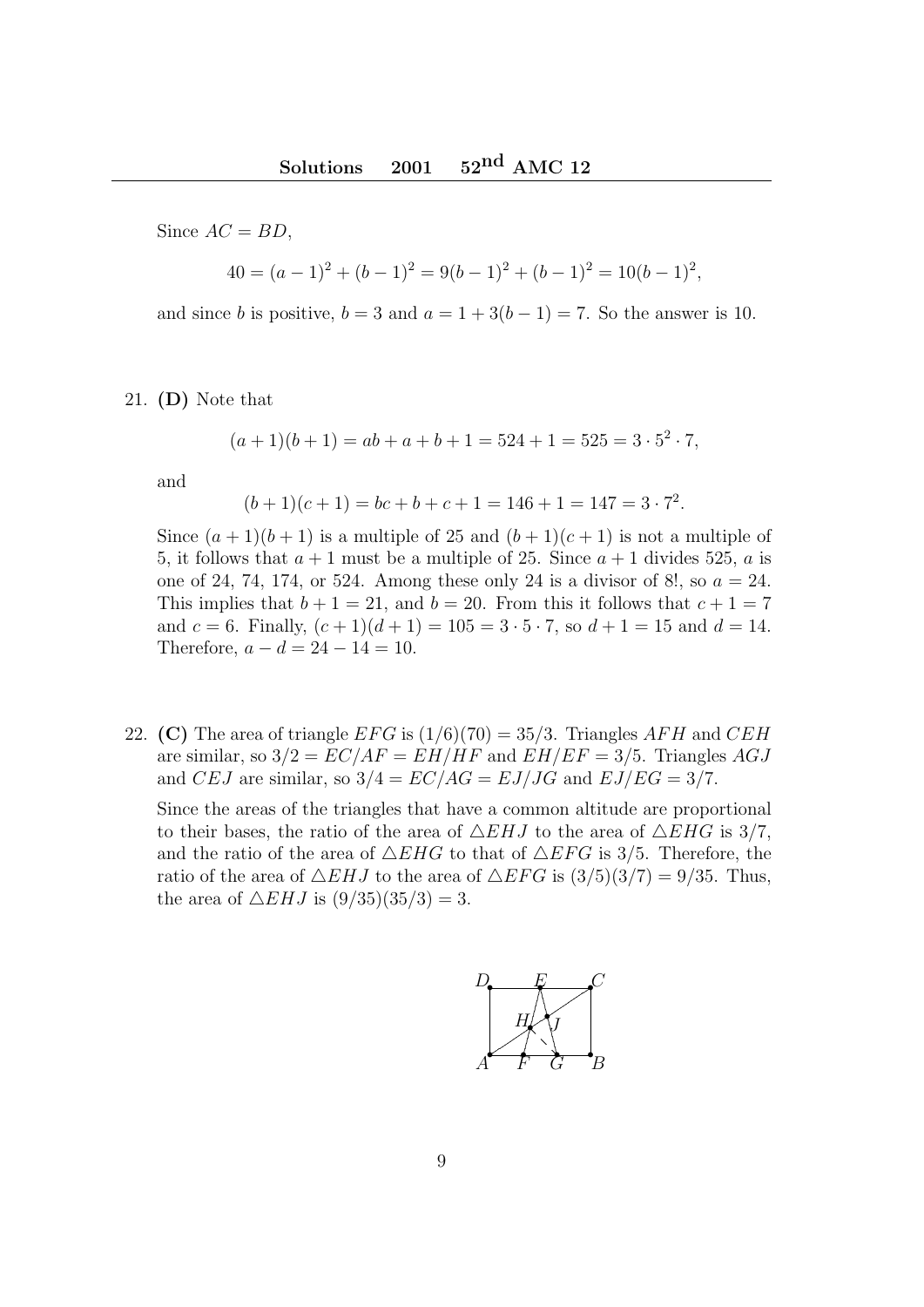23. (A) If r and s are the integer zeros, the polynomial can be written in the form

$$
P(x) = (x - r)(x - s)(x2 + \alpha x + \beta).
$$

The coefficient of  $x^3$ ,  $\alpha - (r+s)$ , is an integer, so  $\alpha$  is an integer. The coefficient of  $x^2$ ,  $\beta - \alpha(r + s) + rs$ , is an integer, so  $\beta$  is also an integer. Applying the quadratic formula gives the remaining zeros as

$$
\frac{1}{2}(-\alpha \pm \sqrt{\alpha^2 - 4\beta}) = -\frac{\alpha}{2} \pm i\frac{\sqrt{4\beta - \alpha^2}}{2}.
$$

Answer choices (A), (B), (C), and (E) require that  $\alpha = -1$ , which implies that the imaginary parts of the remaining zeros have the form  $\pm \sqrt{4\beta - 1}/2$ . This is true only for choice  $(A)$ .

Note that choice (D) is not possible since this choice requires  $\alpha = -2$ , which Note that choice (D) is not possible since this choice requires  $\alpha = -$ <br>produces an imaginary part of the form  $\sqrt{\beta - 1}$ , which cannot be  $\frac{1}{2}$ .

24. (D) Let E be a point on  $\overline{AD}$  such that  $\overline{CE}$  is perpendicular to  $\overline{AD}$ , and draw  $\overline{BE}$ . Since  $\angle ADC$  is an exterior angle of  $\triangle ADB$ , it follows that

 $\angle ADC = \angle DAB + \angle ABD = 15^{\circ} + 45^{\circ} = 60^{\circ}.$ 

Thus,  $\triangle CDE$  is a 30<sup>°</sup>– 60<sup>°</sup>– 90<sup>°</sup> triangle and  $DE = \frac{1}{2}CD = BD$ . Hence,  $\triangle BDE$  is isosceles and  $\angle EBD = \angle BED = 30^{\circ}$ . But  $\angle ECB$  is also equal to  $30^{\circ}$  and therefore  $\triangle BEC$  is isosceles with  $BE = EC$ . On the other hand,

$$
\angle ABE = \angle ABD - \angle EBD = 45^{\circ} - 30^{\circ} = 15^{\circ} = \angle EAB.
$$

Thus,  $\triangle ABE$  is isosceles with  $AE = BE$ . Hence  $AE = BE = EC$ . The right triangle AEC is also isosceles with  $\angle EAC = \angle ECA = 45°$ . Hence,

$$
\angle ACB = \angle ECA + \angle ECD = 45^{\circ} + 30^{\circ} = 75^{\circ}.
$$